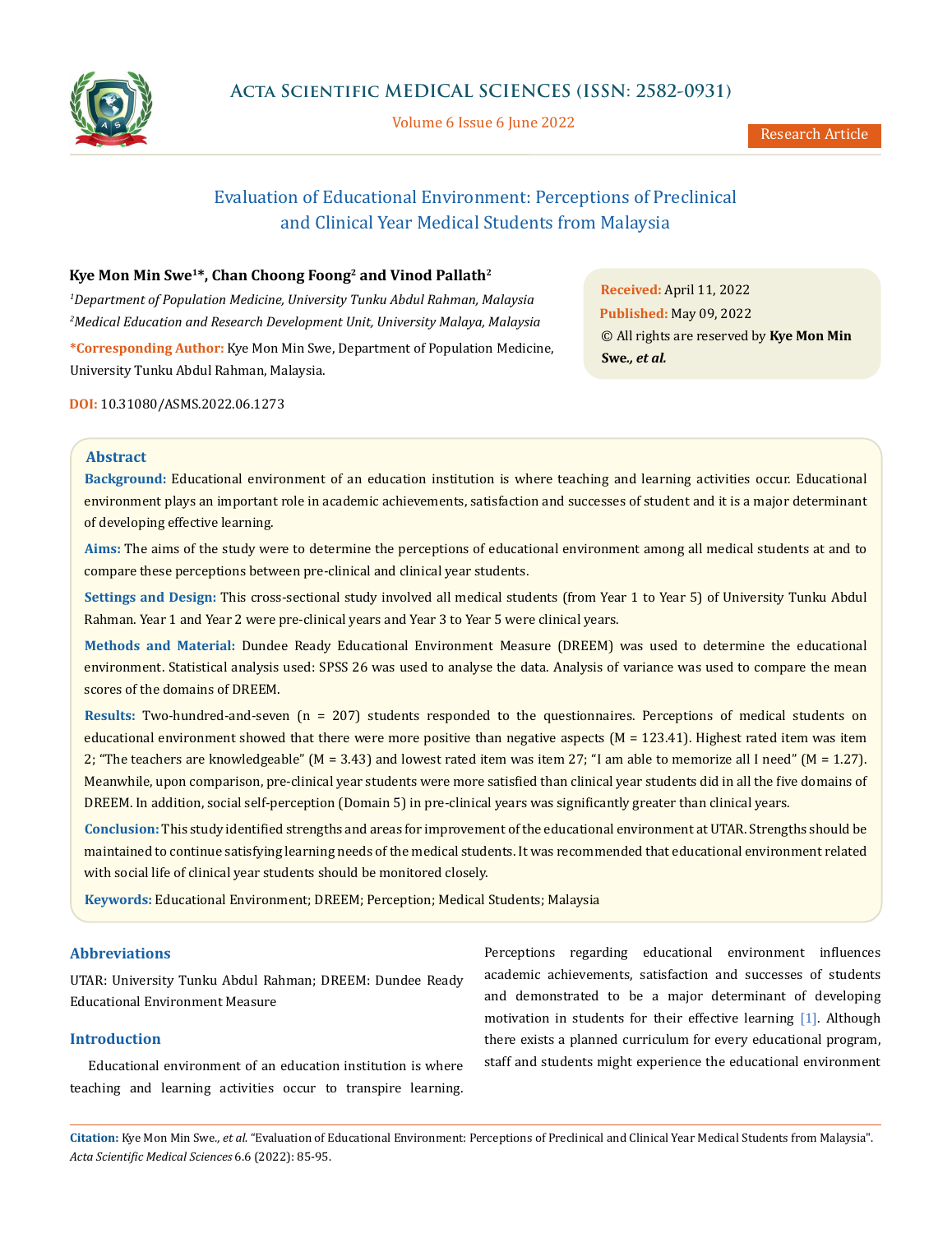differently and their subjective perceptions would constitute the educational climate  $\lceil 2,3 \rceil$ . In past decades, student evaluation of educational environment in medical programmes has been carried out for various purposes: to identify strengths and weaknesses of the educational environment, to monitor changes at times of a curriculum reform, to compare educational environments across teaching sites and to compare staff and student perceptions  $[4,5]$ . Studies on perceptions of the educational environment have shown that it has significant impact on student behaviours, their academic progress and sense of well-being [6,7].

Influence of educational environment on student learning could be possibly explained by two learning theories that are the Social Development Theory  $[8]$  and Self-Determination Theory  $[9]$ . According to Vygotsky's social development theory, Zone of Proximal Development (ZPD), which is an area where learning occurs develops within and influenced by the educational environment or ZPD could be the perceived educational environment. The ZPD is the distance between a student's ability to perform a task under adult guidance and/or with peer collaboration and the student's ability solving the problem independently after graduated from medical school [10]. Vygotsky's theory focuses on the social interactions of learners with tutor or peers and the theory emphasizes the profound influence of social contexts in the process of cognitive development. This emphasizes the influence of an educational environment, which can perceive positively or negatively affecting students learning and competency. According to Self Determination Theory, learning environment effects the student motivation. Students who have positive perception on learning environment would receive a thrust on their intrinsic motivation and would be further motivated in becoming self-determined lifelong learners; and vice versa.

In an education institution, it is important to evaluate the medical programme for quality assurance, accreditation  $[11]$ funding sources, for educators to gain useful knowledge about their programme, and sustain ongoing program development and improvement [12]. The University of Tunku Abdul Rahman (UTAR) is one of the well-known private universities in Malaysia and it has a newly established medical programme. Since commencement of the medical programme, there were modifications to the curriculum based on feedback from stakeholders such as the quality assurance team, staff, and students. The modifications aimed to produce competent medical graduates to serve the community.

It is important to monitor student perceptions of educational environment as a part of curriculum evaluation as perceived educational environment is the manifestation of the implemented curriculum. Students are primary users of a curriculum; their perceptions of the curriculum could be a valid and reliable insight on utility of it. Monitoring is essential in implementation of any modification or introduction of new curriculum or programme because it would help to identify lacunae, and corresponding measures could be taken for improvement. Curriculum evaluation plays an important role in creating an effective educational environment that would enhance prospects of success of the students [13]. Evaluation results are useful for educators to make decisions about values of an educational program 14 and this justifies the need for evaluating the newly established medical program in UTAR. In view of all these, the desired objectives of the study were (a) to determine perceptions of educational environment among medical students and (b) to compare perceptions of educational environment between pre-clinical and clinical year students.

#### **Materials and Methods**

A cross sectional study was conducted at UTAR from September 2019 to November 2019. The study population was all 226 medical students studying from Year 1 to Year 5 during the academic year 2019/2020. There were 90 pre-clinical (Year 1 and Year 2) and 136 clinical year (Year 3, Year 4 and Year 5) students. All students were invited to participate in the study through an electronic invitation (email). The participation was voluntarily. The invitation included participant information leaflets and digital consent forms. This was a self-administered questionnaire. Responses were anonymized and informed consents were taken.

The study used Dundee Ready Education Environment Measure (DREEM, 50 items) which is one of the most widely used instrument to measure educational environment. 15 The instrument consisted of 50 items. Responses were collected in a Likert scale format ranging from "0" strongly disagree to "4" strongly agree. The DREEM consists of five domains: Domain 1 (Students' perceptions of learning), Domain 2 (Students' perceptions of teachers), Domain 3 (Students' academic self-perception), Domain 4 (Students' perceptions of atmosphere) and Domain 5 (Students' social selfperceptions) [13]. In this study, general demographic information of respondent such as age, gender and academic year of study were also collected.

**Citation:** Kye Mon Min Swe*., et al.* "Evaluation of Educational Environment: Perceptions of Preclinical and Clinical Year Medical Students from Malaysia". *Acta Scientific Medical Sciences* 6.6 (2022): 85-95.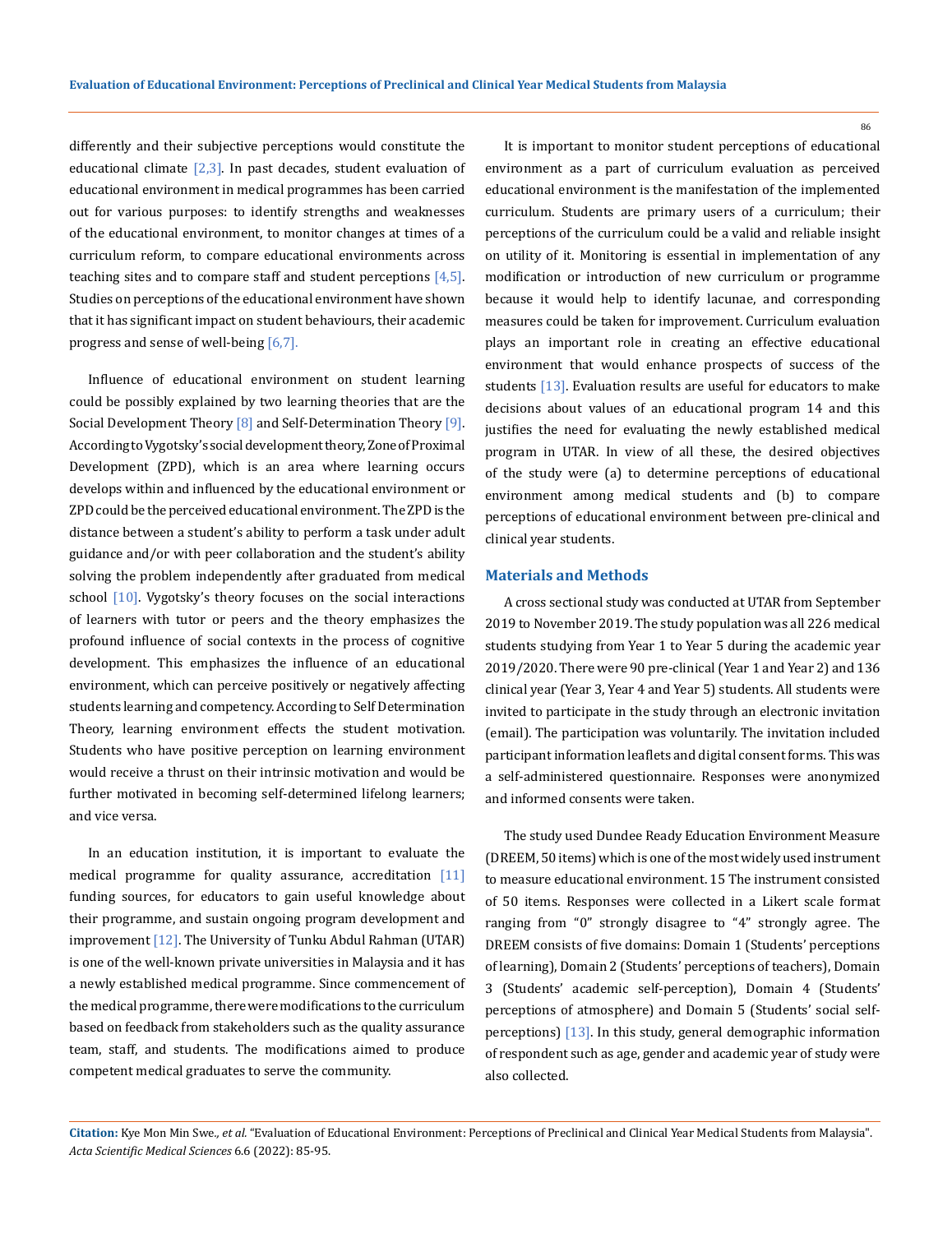Interpretation of DREEM scores could be categorised into three levels. Higher scores indicate a more positive evaluation [13]. First, at the item level, items with a mean score of 3.5 or more were "real positive"; whereas item with a mean score in between 3.0 and 3.5 were taken as "positive"; items with mean score of 2.0 to 3.0 were aspects of climate that could be enhanced; and any item with a mean score of 2.0 or less should be examined more closely as it indicates problem areas  $[1]$ . Nine of the items (i.e. 4, 8, 9, 17, 25, 35, 39, 40 and 50) were scored in reverse.

Second, at the domain level, Domain 1 has 12 items with a maximum score of 48; Domain 2 has 11 items with a maximum score of 44; Domain 3 has 8 items with a maximum score of 32; Domain 4 has 12 items with a maximum score of 48 and Domain 5 has 7 items with a maximum score of 28 (Table 1). Third, at the overall score level, scores were grouped into four categories (i.e. 0-50, 51-100, 101-150, and 151-200), and each category was associated with an interpretation (Table 1)  $[16]$ .

| <b>Domain</b>                            | <b>Number</b><br>of items | <b>Score</b> | <b>Interpretation</b>                |
|------------------------------------------|---------------------------|--------------|--------------------------------------|
|                                          | 12                        | $0 - 12$     | Very Poor                            |
|                                          |                           | 13-24        | Teaching is viewed<br>negatively     |
| Students' perception<br>of learning (D1) |                           | 25-36        | A more positive<br>perception        |
|                                          |                           | 37-48        | Learning highly<br>effective         |
|                                          | 11                        | $0 - 11$     | Bad                                  |
|                                          |                           | 12-22        | In need of revision                  |
| Students' perception<br>of teachers (D2) |                           | 23-33        | Moving in the right<br>direction     |
|                                          |                           | 34-44        | Model teachers                       |
|                                          | 8                         | $0 - 8$      | Feelings of total<br>failure         |
| Students' academic<br>self-perception    |                           | $9 - 16$     | Many negative<br>aspects             |
| (D3)                                     |                           | $17 - 24$    | Feeling more on<br>the positive side |
|                                          |                           | 25-32        | Confident                            |

|                                            |    |           | 87                                           |
|--------------------------------------------|----|-----------|----------------------------------------------|
|                                            | 12 | $0 - 12$  | A terrible<br>environment                    |
| Students' perception<br>of atmosphere (D4) |    | 13-24     | There are many<br>issues that need<br>change |
|                                            |    | 25-36     | A more positive<br>attitude                  |
|                                            |    | 37-48     | A good overall<br>perception                 |
|                                            | 7  | $0 - 7$   | Miserable                                    |
| Students' perception                       |    | $8 - 14$  | Not a nice place                             |
| of social life (D5)                        |    | $15 - 21$ | Not too bad                                  |
|                                            |    | 22-28     | Very good socially                           |
|                                            | 50 | $0 - 50$  | Very poor<br>environment                     |
| Overall                                    |    | 51-100    | Plenty of problems<br>in environment         |
|                                            |    | $101 -$   | More positive than                           |
|                                            |    | 150       | negative                                     |
|                                            |    | $150 -$   | Excellent environ-                           |
|                                            |    | 200       | ment                                         |

**Table 1:** Guide for interpreting DREEM scores.

Data were analysed by using SPSS (Statistical Package for Social Science) for Windows version 26.0. Descriptive analysis was performed using mean and standard deviation for continuous variables. Categorical variables were described by frequencies and percentages. Next, the data were explored for normality using the Kolmogorov-Smirnov tests. The data were not normally distributed. Mann Whitney U tests were used to compare perceptions between pre-clinical years and clinical years students. A p value < 0.05 with a confidence interval of 95% were considered statistically significant for all tests. Internal consistency for five domains for DREEM were examined by Cronbach alpha coefficients, which is one of the most commonly methods used for determining the reliability of multiple-rating scale questionnaires. Cronbach alpha coefficients ranged from 0.70 to 0.83, for the five domains; and the coefficients were considered acceptable [17].

Ethical approval was acquired from Ethical Review Board of the University of Malaya and Ethical Review Board of the UTAR.

**Citation:** Kye Mon Min Swe*., et al.* "Evaluation of Educational Environment: Perceptions of Preclinical and Clinical Year Medical Students from Malaysia". *Acta Scientific Medical Sciences* 6.6 (2022): 85-95.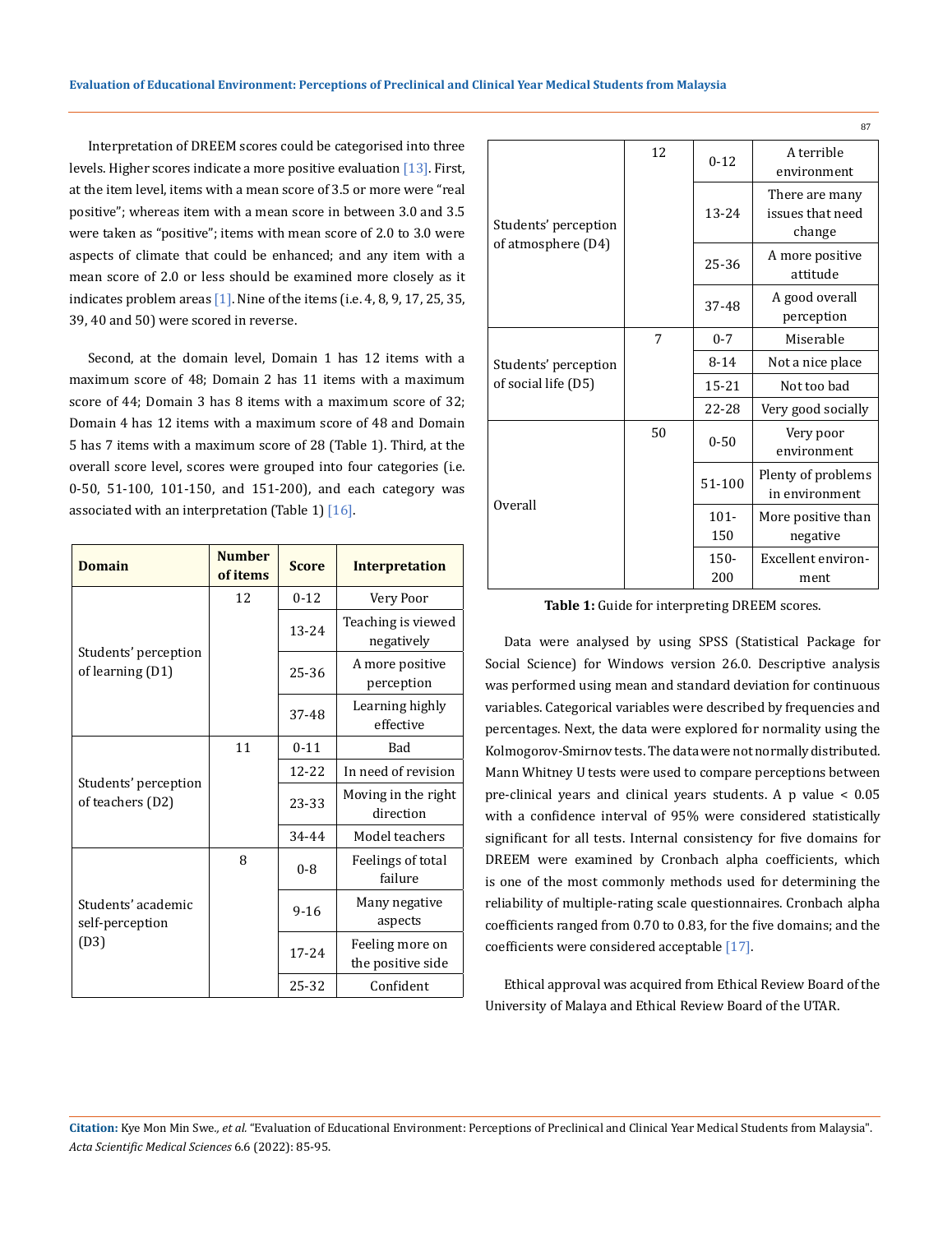### **Results**

There were 207 students participated in the study with the response rate of 91.6%. Respectively, there were 41 (19.8%) Year 1 students, 38 (18.4%) Year 2 students, 49 (23.7%) Year 3 students, 44 (21.3%) Year 4 students and 35 (16.9%) Year 5 students who completed the questionnaire. Approximately 70% students were aged between 21 to 25 years and 63% were female students. Among these students, 79 (38.2%) were pre-clinical year students (Year 1 and Year 2) and 128 (61.8%) were clinical year students (Year 3, Year 4 and Year 5). Table 1 reveals general demographic information of the participants for each year of studies. The sample well represented the population in terms of gender, age group and year of studies (Table 2).

|           |           | <b>Pre-clinical Year</b> |            | <b>Clinical year</b> |             |              |     |
|-----------|-----------|--------------------------|------------|----------------------|-------------|--------------|-----|
| Year 1    |           | Year 2                   | Year 3     | Year 4               | Year 5      | <b>Total</b> |     |
|           | Male      | 13 (31.7%)               | 16 (42.1%) | 16 (32.7)            | 19 (43.2%)  | 12 (34.3%)   | 76  |
| Gender    | Female    | 28 (68.3%)               | 22 (57.9%) | 33 (67.3)            | 25 (56.8%)  | 23 (65.7%)   | 131 |
|           | $16 - 20$ | 41 (100.0%)              | 17 (44.7%) | $0(0.00\%)$          | $0(0.00\%)$ | $0(0.00\%)$  | 58  |
| Age group | 21-25     | $0(0.00\%)$              | 20 (52.6%) | 48 (97.9%)           | 44 (100 %)  | 33 (94.3%)   | 135 |
|           | 26-30     | $0(0.00\%)$              | $1(2.6\%)$ | $1(2.04\%)$          | $0(0.00\%)$ | $2(5.7\%)$   | 4   |
|           | Total     | 41 (19.8%)               | 38 (18.4%) | 49 (23.7%)           | 44 (21.3%)  | 35 (16.9%)   | 207 |

**Table 2:** General demographic information.

#### **Educational environment at UTAR**

The overall score and scores for each domain are reported in Table 3. In this study, the overall score of DREEM was 123.41. The result indicates that the medical students' perceptions of the educational environment of UTAR were more positive than negative. The score for Domain 1 was 31.62; the students had perceptions that were more positive on learning. The score for Domain 2 was 28.53; teachers were moving in right direction. The score for Domain 3 was 17.77; the students were feeling more on positive side. The score for Domain 4 was 28.98; the students experienced a good society. The score for Domain 5 was 16.51; their social life was not too bad. The Domain 1 was the most highly rated, whereas the Domain 3 was the lowest.

| <b>Domain of DREEM</b>                   | <b>No. of questions</b> | <b>Max</b><br>score | Mean   | (SD) | <b>Interpretation</b>            |
|------------------------------------------|-------------------------|---------------------|--------|------|----------------------------------|
| Students' perception of learning<br>(D1) | 12                      | 48                  | 31.62  | 4.67 | More positive perception         |
| Perception on teachers (D2)              | 11                      | 44                  | 28.53  | 4.44 | Moving in a right decision       |
| Academic self-perception (D3)            | 8                       | 32                  | 17.77  | 3.90 | Feeling more on positive<br>side |
| Perception on atmosphere (D4)            | 12                      | 48                  | 28.98  | 6.66 | Very good society                |
| Students' perception of teachers<br>(D2) | 7                       | 28                  | 16.51  | 3.63 | Not too bad                      |
| Overall                                  | 50                      | 200                 | 123.41 | 17.9 | More positive perception         |

**Table 3:** The overall and domain scores of DREEM.

Each item in DREEM could be used to pinpoint a specific strength and weakness in the educational environment. In this study, there were four items, which scored more than 3.0 indicating the most positive areas of the UTAR learning environment. The items were "I am encouraged to participate in class", "The teachers are knowledgeable", "The teachers are well prepared for their

**Citation:** Kye Mon Min Swe*., et al.* "Evaluation of Educational Environment: Perceptions of Preclinical and Clinical Year Medical Students from Malaysia". *Acta Scientific Medical Sciences* 6.6 (2022): 85-95.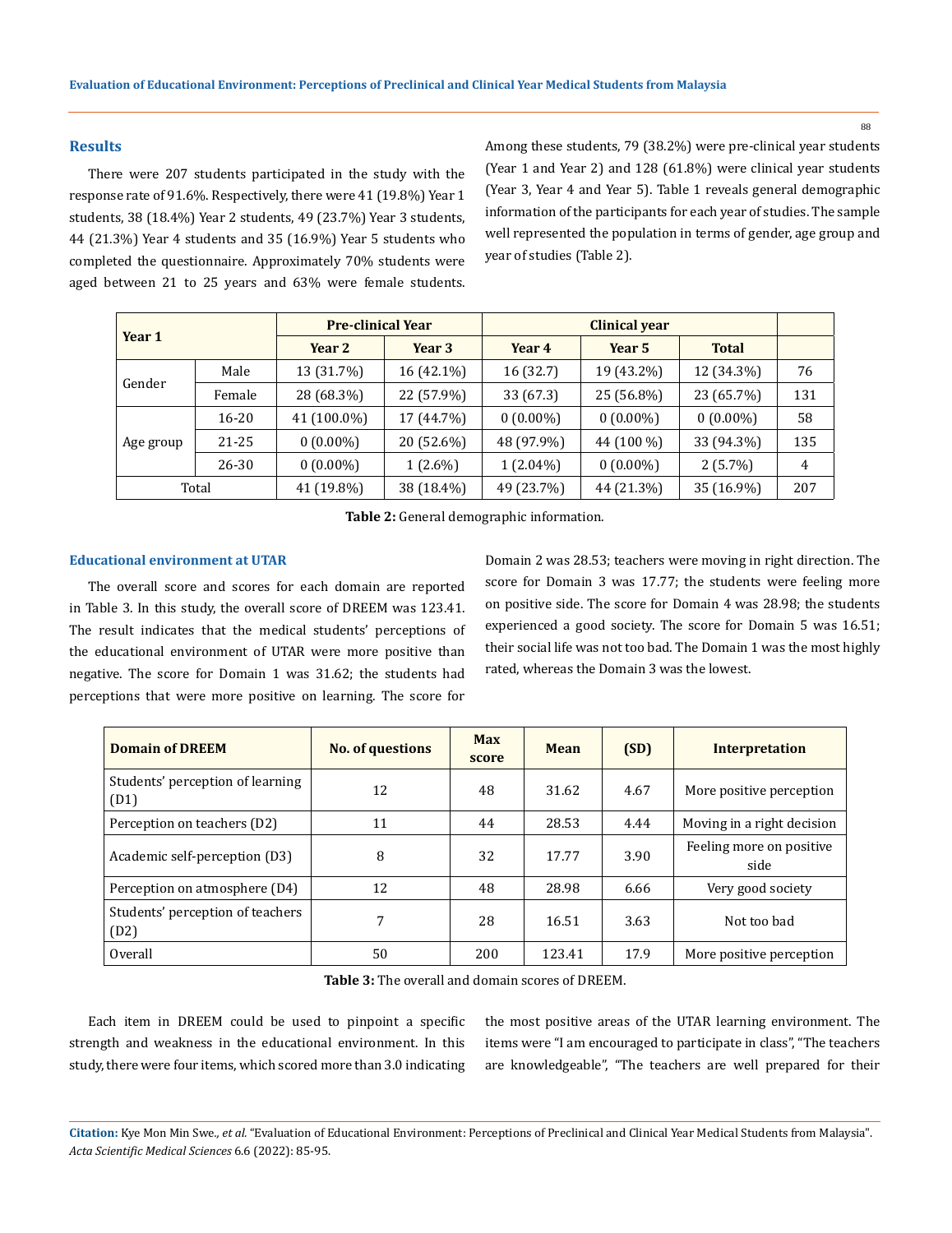classes" and "I have good friends in this faculty. There was no specific strength in Domain 3 and Domain 4 (Table 4). On the other hand, there were six items, which scored less than 2.0 indicating the problem areas. The items were "The teaching over-emphasizes factual learning", "The teachers are authoritarian", "I feel I am being well prepared for my career", "I am able to memorize all I need", "There is a good support system for students who get stressed" and "I am too tired to enjoy the course". There was no specific weakness in Domain 4. The rest of the 40 items scored between 2.0 and 3.0; these were aspects of the educational environment that could be enhanced.

| <b>Domain</b>                                 | <b>Item</b>                                                          | <b>Mean</b> | <b>SD</b> | <b>Interpretation</b> |
|-----------------------------------------------|----------------------------------------------------------------------|-------------|-----------|-----------------------|
|                                               | 1. I am encouraged to participate in class                           | 3.02        | 0.68      | Strength              |
| Students' perception of learning<br>(D1)      | 25. The teaching over-emphasizes factual<br>learning                 | 1.90        | 0.88      | Weakness              |
|                                               | 2. The teachers are knowledgeable                                    | 3.43        | 0.57      | Strength              |
| Students' perception of teachers<br>(D2)      | 40. The teachers are well prepared for their<br>classes              |             | 0.61      | Strength              |
|                                               | 9. The teachers are authoritarian                                    | 1.92        | 0.96      | Weakness              |
| Students' academic self-percep-               | 21. I feel I am being well prepared for my<br>career                 | 1.89        | 0.88      | Weakness              |
| tion $(D3)$                                   | 27. Lam able to memorize all I need                                  | 1.27        | 0.97      | Weakness              |
| Students' perception of atmo-<br>sphere (D4)  | No item in the specified ranges of strengths<br>or weakness          |             |           |                       |
|                                               | 15. I have good friends in this faculty                              | 3.16        | 0.95      | Strength              |
| Students' perception of social<br>life $(D5)$ | 3. There is a good support system for stu-<br>dents who get stressed | 1.82        | 0.93      | Weakness              |
|                                               | 4. I am too tired to enjoy the course                                | 1.98        | 1.05      | Weakness              |

**Table 4:** Analysis on Individual Items.

## **Comparison between Pre-Clinical Year and Clinical Year Students**

Table 5 shows the comparison of overall and domain scores between preclinical and clinical years. Pre-clinical year students had more positive perceptions than clinical year students in overall score and individual domain score than clinical year students did, but only the difference in terms of students' perception on social life (D5) was significant (p<.05). The UTAR medical programme is conducted at two sites. The result implies that clinical year students who were placed at the Ampang clinical teaching hospital experienced different social life from what the pre-clinical year students had experienced in Sungai Long main campus.

| <b>Domain</b>                            | <b>Pre-clinical Year Mean (SD)</b> | <b>Clinical Year</b><br>Mean (SD) | P-value |
|------------------------------------------|------------------------------------|-----------------------------------|---------|
| Students' perception on learning (D1)    | 37.37 (4.58)                       | 31.376 (4.72)                     | 0.90    |
| Students' perception on teachers (D2)    | 29.02 (3.89)                       | 28.22 (4.73)                      | 0.28    |
| Students' academic self-perception (D3)  | 18.07 (3.46)                       | 17.58 (4.14)                      | 0.35    |
| Students' perception on atmosphere (D4)  | 30.20 (5.43)                       | 28.23 (7.23)                      | 0.65    |
| Students' perception on social life (D5) | 17.17 (2.94)                       | 16.09(3.95)                       | 0.04    |
| Overall                                  | 125.86 (16.10)                     | 121.89 (18.84)                    | 0.08    |

**Table 5:** Comparison of overall and domain scores between pre-clinical year and clinical year students.

**Citation:** Kye Mon Min Swe*., et al.* "Evaluation of Educational Environment: Perceptions of Preclinical and Clinical Year Medical Students from Malaysia". *Acta Scientific Medical Sciences* 6.6 (2022): 85-95.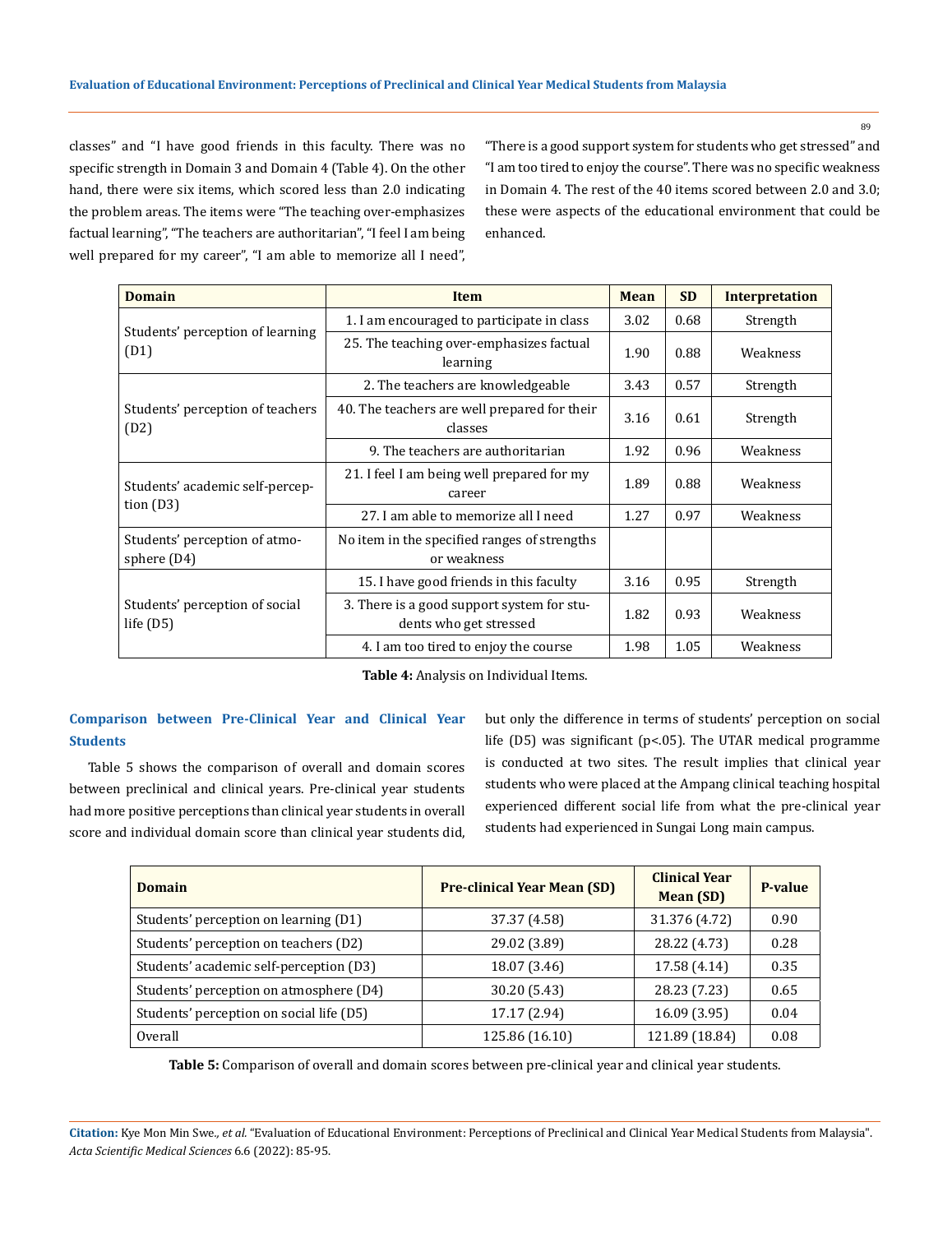In terms of students' perception on learning, only item 24 "The teaching time is put to good use" had significant difference (p<.05), which can be interpreted that clinical year students had more positive perception regarding teaching time (Table 6). The lowest score for both pre-clinical year and clinical year students was item 25 "The teaching over-emphasizes factual learning".

Next, there was a significant difference between preclinical year and clinical year students for the items 2, 8, 32, 39 and 50 (p<.05), in terms of the students' perception on teachers (Table 6). Pre-clinical year students perceived the items "The teachers ridicule the students", "The teachers are authoritarian" and "The teachers get angry in class" significantly better. In contrast, clinical year students experienced significantly better for the items "The teachers are knowledgeable" and "The teachers provide constructive criticism here".

There were significant differences between pre-clinical and clinical years for the items 10, 31 and 45 ( $p$ <.05), in terms of domain students' academic self-perception (Table 6). Pre-clinical year students had significant greater perception for "I have learned a lot about the way scientific research is carried out" and "Much of what I have to learn seems relevant to a career in biological sciences"; whereas clinical year students had significant greater perception for "I am confident about passing this year". Clinical year students were more confident to pass their examinations as compared to pre-clinical year students.

In terms of students' perception on atmosphere, items 11, 12 and 49 revealed significant difference between pre-clinical year and clinical year students (p<.05) (Table 5). Pre-clinical year students had positive perception than clinical year students for "The atmosphere is relaxed during practical/lab classes" and "The course is well timetabled". Furthermore, the clinical year students scored less than 2.0 for the issue related to timetable. Nevertheless, clinical year students felt better for "I feel able to ask the questions I want" as compared to pre-clinical year students.

There were significant difference in scores of items 14 "I have good friends in this faculty" and 19 "My social life is good" (p<.05), in terms of students' perception on social life (Table 6). Pre-clinical year students had good friends and better social life as compared to clinical year students. It may be due to pre-clinical year students were in social association with students from other programmes who were studying in Sungai Long main campus. There were more social activities conducted at the main campus and pre-clinical year students had a greater chance to enjoy the social activities with friends. Clinical year students who stayed nearby to the Ampang clinical teaching hospital, had limited interactions with students from other programmes.

| Domain 1                                                               | <b>Preclinical</b><br><b>Year</b><br>Mean (SD) | <b>Clinical</b><br><b>Year</b><br><b>Mean (SD)</b> | P-value |
|------------------------------------------------------------------------|------------------------------------------------|----------------------------------------------------|---------|
| 1. I am encouraged to<br>participate in class                          | 3.05(0.62)                                     | 3.00(0.71)                                         | 0.88    |
| 7. The teaching is often<br>stimulating                                | 2.67(0.73)                                     | 2.69(0.85)                                         | 0.47    |
| 13. The teaching is<br>student centered                                | 2.57(0.73)                                     | 2.66(0.74)                                         | 0.42    |
| 16. The teaching helps<br>to develop my<br>competence                  | 2.82(0.75)                                     | 2.98(0.74)                                         | 0.09    |
| 20. The teaching is well<br>focused                                    | 2.77(0.70)                                     | 2.682(0.68)                                        | 0.68    |
| 22. The teaching helps<br>to develop my<br>confidence                  | 2.39(0.82)                                     | 2.38(0.83)                                         | 0.93    |
| 24. The teaching time is<br>put to good use                            | 2.39 (0.88)                                    | 2.72 (0.82)                                        | 0.01    |
| 25. The teachin<br>over-emphasizes<br>factual learning                 | 1.91 (0.82)                                    | 1.90 (0.91)                                        | 0.87    |
| 38. I am clear about the<br>learning objectives                        | 2.75(0.81)                                     | 2.59(0.84)                                         | 0.15    |
| 44. The teaching<br>encourages me to be an<br>active learner           | 2.72(0.70)                                     | 2.71 (0.86)                                        | 0.70    |
| 47. Long term<br>learning is emphasized<br>over short term<br>learning | 2.92 (0.84)                                    | 2.94 (0.74)                                        | 0.92    |
| 48. The teaching is too<br>teacher centered                            | 2.39(0.83)                                     | 2.38(0.75)                                         | 0.50    |
| Domain 2                                                               |                                                |                                                    |         |

**Citation:** Kye Mon Min Swe*., et al.* "Evaluation of Educational Environment: Perceptions of Preclinical and Clinical Year Medical Students from Malaysia". *Acta Scientific Medical Sciences* 6.6 (2022): 85-95.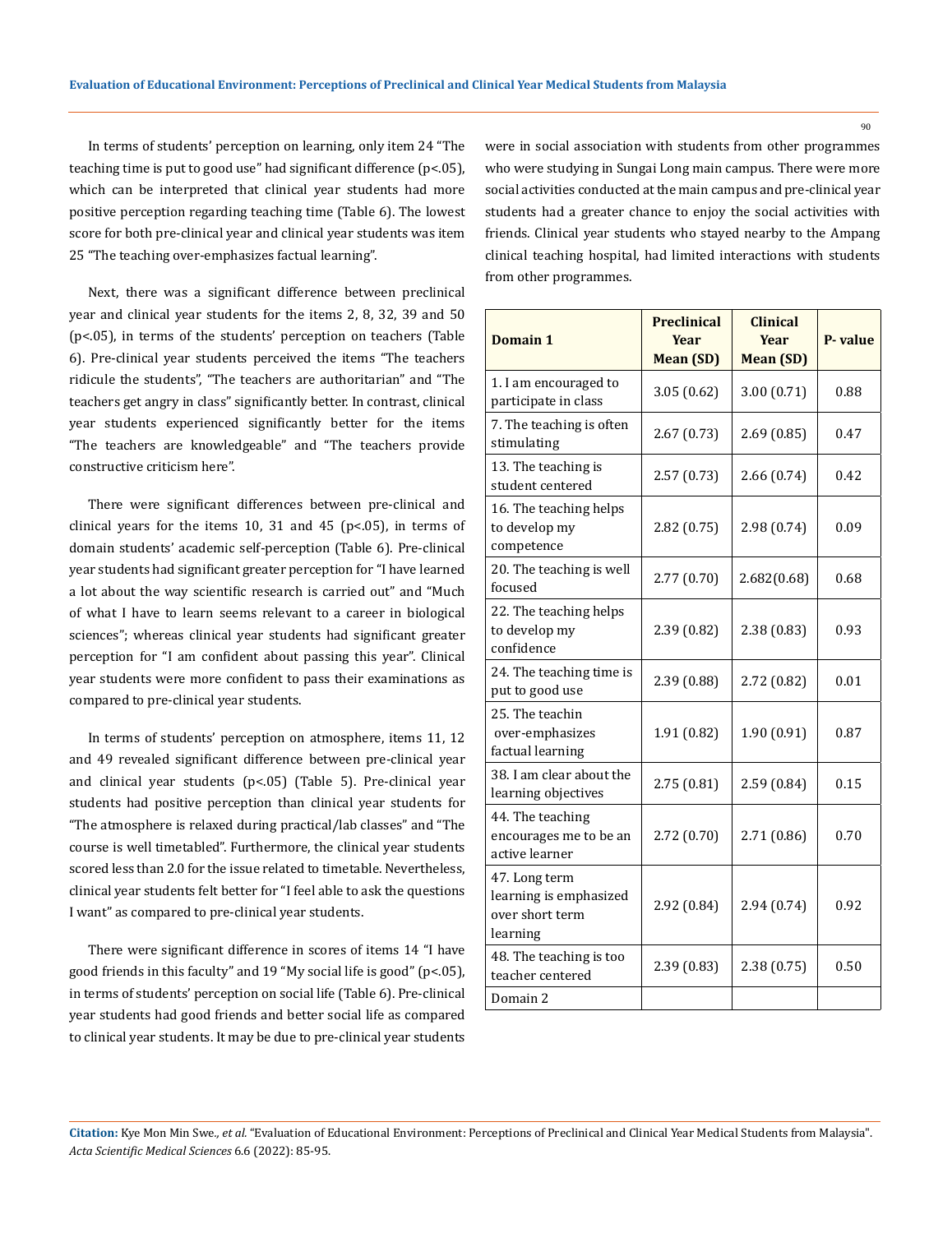| 3.33 (0.52) | 3.48 (0.59) | 0.03 |
|-------------|-------------|------|
| 2.56(0.66)  | 2.43 (0.84) | 0.33 |
| 2.47(0.83)  | 2.05(1.04)  | 0.00 |
| 2.15(0.90)  | 1.78 (0.96) | 0.01 |
| 2.86(0.71)  | 2.97 (0.86) | 0.11 |
| 2.51(0.75)  | 2.53(0.95)  | 0.43 |
| 2.35(0.85)  | 2.62(0.80)  | 0.02 |
| 2.84(0.10)  | 2.91(0.63)  | 0.35 |
| 2.42(1.10)  | 2.08(1.16)  | 0.04 |
| 3.08(0.60)  | 3.021(0.62) | 0.09 |
| 2.647(1.14) | 2.16(1.10)  | 0.05 |
|             |             |      |
| 2.39 (0.94) | 2.42 (0.98) | 0.54 |
| 2.19(0.97)  | 2.50 (0.99) | 0.02 |
| 1.80(0.88)  | 1.95(0.87)  | 0.26 |
| 2.35(0.78)  | 2.22 (0.96) | 0.54 |
| 1.16 (0.88) | 1.34(1.01)  | 0.26 |
| 2.76 (0.80) | 1.98 (0.90) | 0.00 |
|             |             |      |

|                                                                                             |             |             | 91   |
|---------------------------------------------------------------------------------------------|-------------|-------------|------|
| 41. My problem-solving<br>skills are being well<br>developed here                           | 2.46(0.77)  | 2.64(0.78)  | 0.11 |
| 45. Much of what I have<br>to learn seems relevant<br>to a career in biological<br>sciences | 2.97(0.72)  | 2.66(0.85)  | 0.00 |
| Domain 4                                                                                    |             |             |      |
| 11. The atmosphere is<br>relaxed during<br>practical/lab classes                            | 2.58(0.94)  | 2.24(1.01)  | 0.01 |
| 12. The course is well<br>timetabled                                                        | 2.29(1.12)  | 1.88 (1.24) | 0.01 |
| 17. Cheating is a<br>problem in this faculty                                                | 2.82 (1.22) | 2.52(1.24)  | 0.06 |
| 23. The atmosphere is<br>relaxed during lectures                                            | 2.47(0.86)  | 2.21 (0.98) | 0.06 |
| 30. There are<br>opportunities for me to<br>develop my<br>interpersonal skills              | 2.68(0.78)  | 2.48 (0.99) | 0.41 |
| 33. I feel comfortable in<br>class socially                                                 | 2.72 (0.78) | 2.63(0.82)  | 0.61 |
| 34. The atmosphere is<br>relaxed during<br>seminars/tutorials                               | 2.63(0.68)  | 2.38(1.05)  | 0.08 |
| 35. I find the<br>experience<br>disappointing                                               | 2.56(0.91)  | 2.38(1.00)  | 0.25 |
| 36. I am able to<br>concentrate well                                                        | 2.30(0.87)  | 2.19 (0.96) | 0.37 |
| 42. The enjoyment<br>outweighs the stress of<br>the course                                  | 2.03(0.95)  | 2.03 (0.98) | 1.00 |
| 43. The atmosphere<br>motivates me as a<br>learner                                          | 2.63(0.83)  | 2.49 (0.92) | 0.23 |
| 49. I feel able to ask the<br>questions I want                                              | 2.71(0.72)  | 2.77 (0.98) | 0.01 |
| Domain 5                                                                                    |             |             |      |
| 3. There is a good<br>support system for<br>students who get<br>stressed                    | 1.96 (0.72) | 1.73 (1.03) | 0.06 |
| 4. I am too tired to<br>enjoy the course                                                    | 2.10(1.00)  | 1.91 (1.06) | 0.21 |

**Citation:** Kye Mon Min Swe*., et al.* "Evaluation of Educational Environment: Perceptions of Preclinical and Clinical Year Medical Students from Malaysia". *Acta Scientific Medical Sciences* 6.6 (2022): 85-95.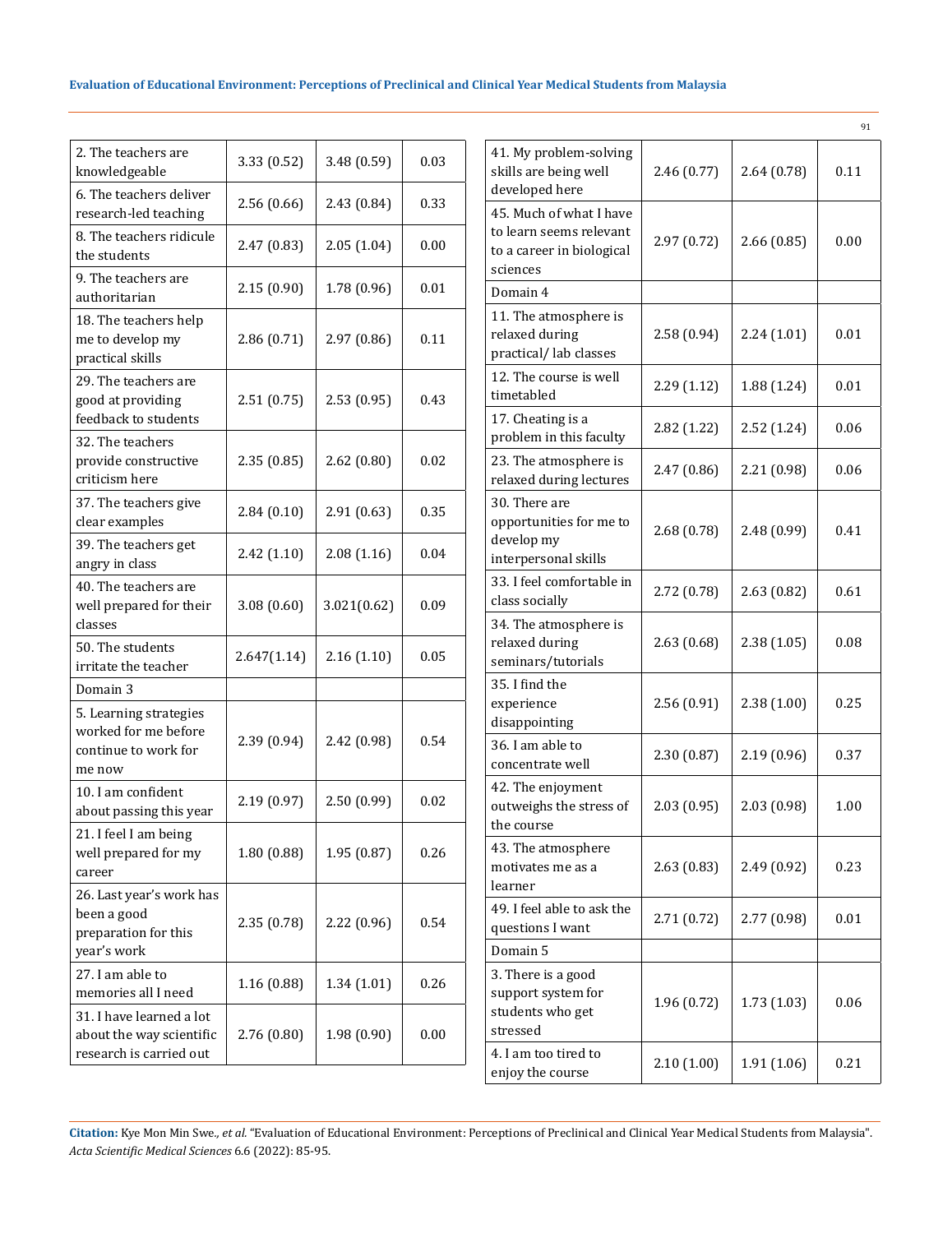| 14. I am rarely bored on<br>this course    | 1.87(0.98)     | 2.11(0.98)    | 0.15 |
|--------------------------------------------|----------------|---------------|------|
| 15. I have good friends<br>in this faculty | $3.38(0.80)*$  | $3.02(1.05)*$ | 0.01 |
| 19. My social life is<br>good              | $2.72(0.78)$ * | $2.38(1.05)*$ | 0.02 |
| 28. I seldom feel lonely                   | 2.29(0.90)     | 2.16(0.15)    | 0.13 |
| 46. My accommodation<br>is pleasant        | 2.83(0.70)     | 3.00 (0.99)   | 0.39 |

**Table 6:** Comparison of item scores in Domain 1, Domain 2, Domain 3, Domain 4 and Domain 5 between pre-clinical year and clinical year students.

#### **Discussion**

Perceived educational environment is an important area in determining the effectiveness and success of a medical curriculum in enhancing student learning, and it has been consistently demonstrated in the field of medical education worldwide [18,19].

#### **Overall scores of the educational environment**

The overall DREEM score of UTAR was 123.41, which fall within the range of 101-150 indicating that there were more positive perceptions than negative perceptions of the educational environment [16] The result was slightly lower as compared to some studies conducted in Malaysia. The results were 125.3 in Management and Science University, 126.78 in SEGi University, 129 and 133 in in University Sains Malaysia and 134 in International Medical University [13,20-23].

Similar scores as a comparison with this study were found in other studies overseas. An Indian study reported 123 [1]. Higher overall scores were found in medical universities of different parts of the world. These past studies were  $125.3$  [13] in medical schools in India, 129 in a medical school in Spain [24], 132 in medical school in Sudan  $[25]$ , 135.37 in Victoria University of Melbourne, Australia [26], 135.1 in a medical school in Brazil [27], 138.2 in a medical school in Nigeria [28], 139 in Dundee Faculty of Medicine, United Kingdom [29]. The highest score reported till date was 144 [30]. Higher overall scores may indicate that these institutions adopted a more innovative and student-centred approach to medical education [15].

As a comparison with this study, overall scores of a number of past studies were lower. These studies were 105, 112 and 121.01 in three different medical schools in Pakistan [31,35,38], 106 in a medical university in Iran [32], 108 in a medical school at Sri Lanka [33], 109.9 in a medical school at Trinidad  $[34]$ , 116.2 in a Spanish medical school [26], 118 in a medical school at Nigeria [15], 119 in two medical universities in India [18], and 120 in a medical school at Bangladesh [37].

Overall scores below 100 indicate more negative perceptions than positive perceptions of educational environment. An overall score lower than 100 was reported at the College of Medicine at King Saud University, in Saudi Arabia, that was 89 [39]. The scenario could be interpreted as plenty of problems in environment according to McAleer's guidelines. 16 Disparities of overall scores reported in different universities suggest that the educational environment may be influenced by types of curriculum adopted, learning opportunities, teacher student interactions and social context in the respective universities. High overall scores could indicate that curriculum development was based on modern medical education principles and training providing learners with positive experiences at par with their expectations, whereas total scores lower than120 might depict adoption of a traditional education system [31].

#### **Items scores of educational environment**

In this study, the problem areas were: the students perceived that their curriculum has over-emphasis on factual learning (M  $= 1.90$ ), the teachers were authoritarian (M = 1.92); they feel not being well prepare for the career  $(M = 1.89)$ , they cannot memorized all they need ( $M = 1.27$ ), they were too tired to enjoy the course  $(M = 1.98)$ , and finally the students perceived there was a lack of support for students who get stressed  $(M = 1.82)$  These findings indicate that these areas should be examined more closely, as they relate to problem areas. In parallel with this study, a lack of support for students who get stressed was found in a number of previous studies [13,20,21,24,28,31,32,35,37,40]. Similar results which was items score less than 2.0 had seen in other studies were "Students irritate the teachers", "The teacher ridicules the students, and "I feel bored in the course" [40-42]. The items indicated towards the need for closely examining the graduate readiness for practice, awareness and practice of student centred teaching learning strategies by faculty members and the students' awareness of effective learning strategies and approaches. All these can be achieved through effective student support systems

**Citation:** Kye Mon Min Swe*., et al.* "Evaluation of Educational Environment: Perceptions of Preclinical and Clinical Year Medical Students from Malaysia". *Acta Scientific Medical Sciences* 6.6 (2022): 85-95.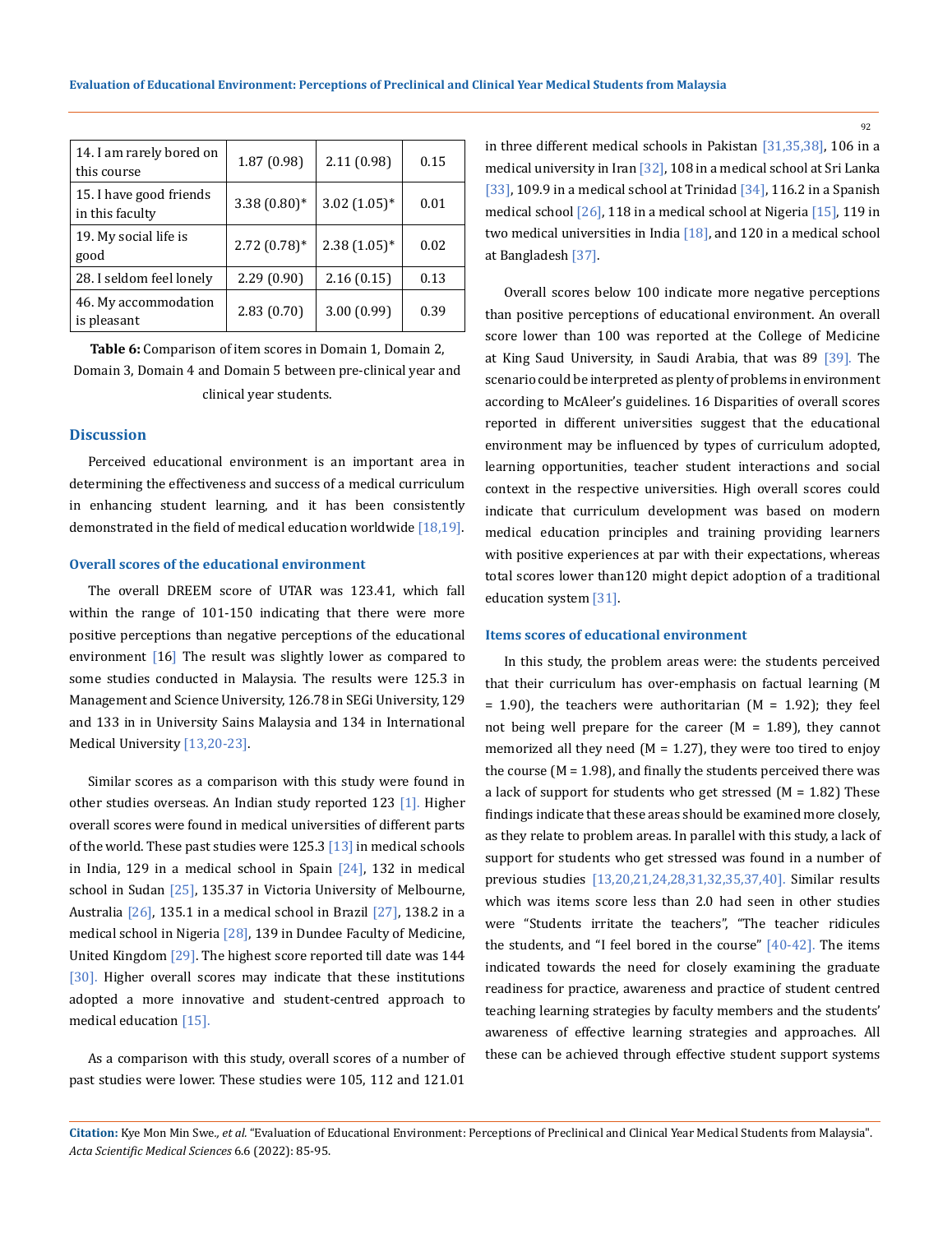and faculty development programs. Targeted interventions in these areas would result in enhancing the perceptions of educational environment leading to better achievement of required competencies for a safe practicing doctor.

There were 40 items scored between 2.0 and 3.0 in this study, indicating that the aspects of the educational environment could be enhanced  $[16]$ . A majority of the items scoring in this range also indicates the need of continuous monitoring of these aspects for variations using DREEM. This will help in ectifying issues if these items fall to lower ranges. As a comparison, Khan (2019) reported 44 items, which scored between 2.0 and 3.0. In this study, four items scored more than 3.0 that indicated the most positive and strong areas of the learning environment (i.e. item 1, 2, 40 and 15). The results were similar to the studies conducted by Azruman (2016) and Palomo-Lopez., *et al*. (2018) [24,37].

## **Comparison between the pre-clinical year and clinical year students**

According to results of this study, pre-clinical year students had more positive perception of the educational environment than clinical year students in all the domains. In terms of students' perception of social life, pre-clinical year students studied at Sungai Long main campus were in proximity and social connection with students from other programmes such as Engineering, Nursing, Physiotherapy, Accounting, Creative arts and Languages. Social activities were organized by students and faculties almost every day and pre-clinical year students could enjoy the activities. In addition, pre-clinical year students could access to all facilities at the main campus such as gym, library and cafeteria. However, for clinical year students, their campus (i.e. Ampang clinical teaching hospital) had limited leisure facilities.

Similar findings where pre-clinical year students had a more positive perception of the educational environment than clinical year students were found in literature. These studies were Pakistan, Nepal, Sudan and King Saud University [25,31,36,39,45]. These studies explained that the differences could be related to the high motivation level of pre-clinical year students as they were newly enrolled and were still exploring the educational environment. In contrast, for several studies conducted in University of Dundee, UK [43] and Pakistan [34], the educational environment was perceived significantly greater by clinical year students as compared to the pre-clinical year students. In a study conducted by Dunne, McAleer and Roff (2006), older students appear to be more satisfied with their educational environment [43].

#### **Limitations of the study**

The study had several limitations. First, the study was conducted only at one medical school in a private university. Although the study method could be generalisable and findings relatable, the findings may not represent general nature of medical programmes in Malaysia. Purpose of the study was to evaluate the UTAR medical programme in an attempt to enhance the effectiveness of the programme. Second, quantitative approach has its limitations in examining a complex environment as the findings do not explain how and why of findings. An example of this could be; why clinical year students were more confident to pass their examinations as compared to pre-clinical year students?. Therefore, a mixed methods approach that produces both quantitative and qualitative data is recommended for future investigations

#### **Implication of the study**

Malaysian higher education sector is known for its quality and medical education and medical services provided are at par with best medical services available different parts of the world. This is because of the stringent quality assurance ensured through continuous monitoring and alignment with Malaysian Qualifications Framework guidelines. The present study reiterates the quality of educational environment experienced in Malaysian medical schools as they are poised to become the most preferred and safe destination for medical career aspirants.

#### **Conclusion**

Findings of this study provide guidance on what needs to be maintained and addressed in the UTAR medical programme. The DREEM was again found to be a useful tool to identify strengths and weaknesses of the educational environment and it serves as a monitoring tool to permit timely interventions to remediate problematic educational environments. Hence, the DREEM could be used to conduct annual evaluation for the UTAR medical programme and for similar programmes to ensure healthy educational environment supporting the nurturing of future medical practitioners.

**Citation:** Kye Mon Min Swe*., et al.* "Evaluation of Educational Environment: Perceptions of Preclinical and Clinical Year Medical Students from Malaysia". *Acta Scientific Medical Sciences* 6.6 (2022): 85-95.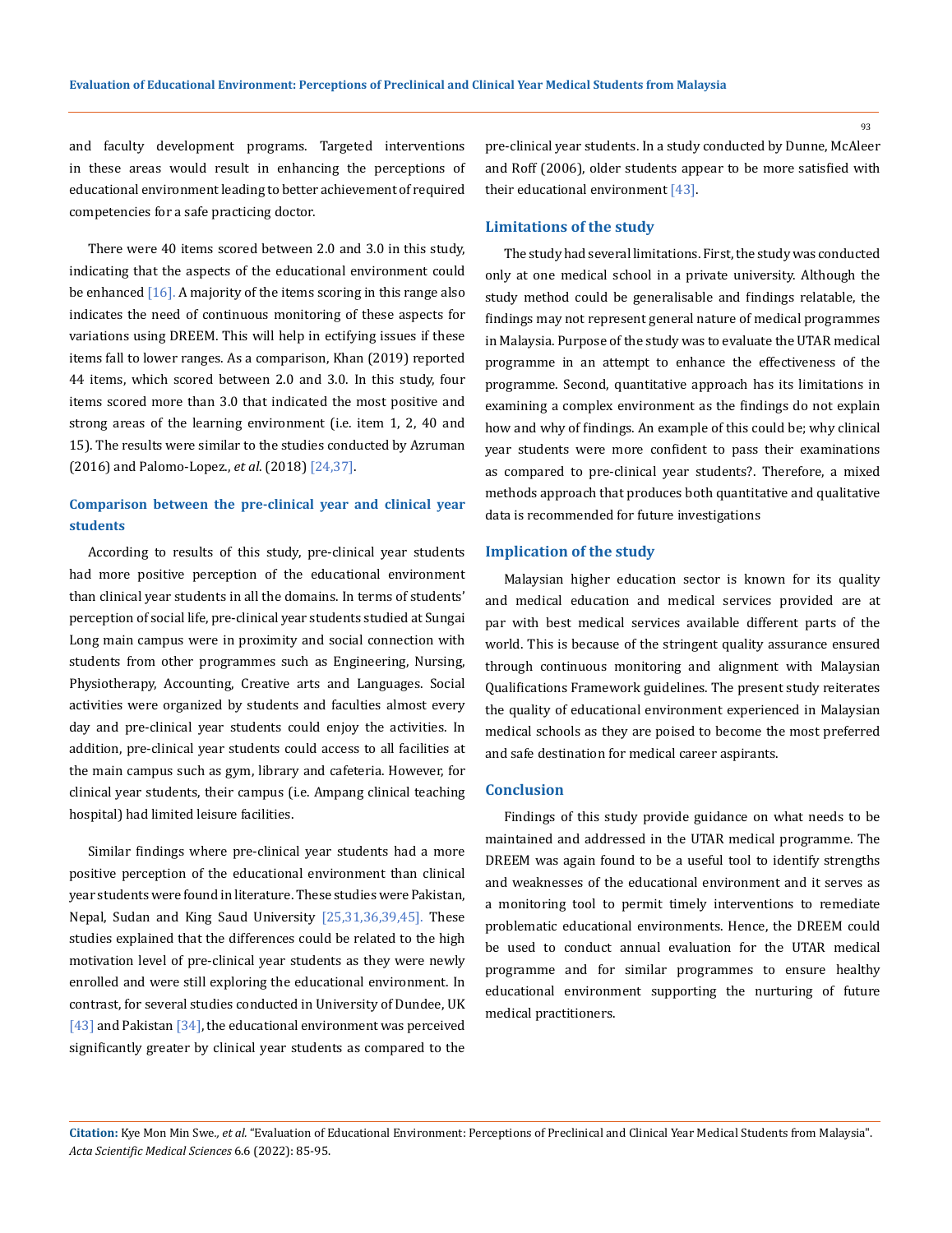#### **Acknowledgements**

We would like to acknowledge the participants for voluntarily participated in the study

#### **Conflict of Interest**

#### No conflicts of interest.

#### **Bibliography**

- 1. Pai GP., *et al*[. "Medical Students' Perception of Their Educational](https://www.ncbi.nlm.nih.gov/pmc/articles/PMC3939516/)  Environment". *[Journal of Clinical and Diagnostic Research](https://www.ncbi.nlm.nih.gov/pmc/articles/PMC3939516/)* 8.1 [\(2014\): 103-107.1.](https://www.ncbi.nlm.nih.gov/pmc/articles/PMC3939516/)
- 2. Roff S and McAleer S. "What is educational climate?" In: JM Genn (Editor), Curriculum, environment, climate, quality and change in medical education: A unifying perspective. AMEE Education Guide, 23 (2001): 3-4.
- 3. [Till H. "Climate studies: Can students' perceptions of the ideal](https://pubmed.ncbi.nlm.nih.gov/16024416/)  [educational environment be of use for institutional planning](https://pubmed.ncbi.nlm.nih.gov/16024416/)  [and resource utilization?"](https://pubmed.ncbi.nlm.nih.gov/16024416/) *Medical Teacher* 27.4 (2005): 332- [337.](https://pubmed.ncbi.nlm.nih.gov/16024416/)
- 4. Edgren G., *et al*[. "Comparing the educational environment \(as](https://pubmed.ncbi.nlm.nih.gov/20515368/)  [measured by DREEM\) at two different stages of curriculum](https://pubmed.ncbi.nlm.nih.gov/20515368/)  reform". *Medical Teacher* [32 \(2010\): e233-e238.](https://pubmed.ncbi.nlm.nih.gov/20515368/)
- 5. Miles S., *et al*[. "Comparing staff and student perceptions of the](https://pubmed.ncbi.nlm.nih.gov/19811170/)  [student experience at a new medical school".](https://pubmed.ncbi.nlm.nih.gov/19811170/) *Medical Teacher* [31.6 \(2009\): 539-546.](https://pubmed.ncbi.nlm.nih.gov/19811170/)
- 6. [Genn JM. "AMEE Medical Education Guide No 23 \(Part 1\):](https://pubmed.ncbi.nlm.nih.gov/12098379/)  [curriculum environment, climate, quality and change in](https://pubmed.ncbi.nlm.nih.gov/12098379/)  [medical education a unifying perspective".](https://pubmed.ncbi.nlm.nih.gov/12098379/) *Medical Teacher* 23 [\(2001\): 337-344.](https://pubmed.ncbi.nlm.nih.gov/12098379/)
- 7. Audin K., *et al*[. "University quality of life and learning: an](https://www.tandfonline.com/doi/abs/10.1080/0309877032000128073)  [approachto student wellbeing, satisfaction and institutional](https://www.tandfonline.com/doi/abs/10.1080/0309877032000128073)  change". *[Journal of Further and Higher Education](https://www.tandfonline.com/doi/abs/10.1080/0309877032000128073)* 27.4 (2003): [365-382.](https://www.tandfonline.com/doi/abs/10.1080/0309877032000128073)
- 8. Vygotsky L. "Interaction between learning and development". Readings on the development of children 23.3 (1978): 34-41.
- 9. [Ryan R M and Deci E L. "Self-Determination Theory: A Macro](https://psycnet.apa.org/record/2008-10897-002)  [theory of Human Motivation, Development, and Health".](https://psycnet.apa.org/record/2008-10897-002)  *[Canadian Psychology](https://psycnet.apa.org/record/2008-10897-002)* 49.3 (2008): 182-185.
- 10. [Crawford K. "Vygotskian approaches in human development](https://www.jstor.org/stable/3482934)  in the information era". *[Educational Studies in Mathematics](https://www.jstor.org/stable/3482934)* [31.1-2 \(2008\): 43-62.](https://www.jstor.org/stable/3482934)
- 11. [ACGME. "Accreditation council for graduate medical education:](http://www.acgme.org/acWebsite/about/%20ab_ACGMEglossary.pdf)  [glossary of terms". Accreditation Council for Graduate Medical](http://www.acgme.org/acWebsite/about/%20ab_ACGMEglossary.pdf)  [Education. \(2010a\).](http://www.acgme.org/acWebsite/about/%20ab_ACGMEglossary.pdf)
- 12. [Goldie J. "AMEE education guide no. 29: Evaluating educational](https://pubmed.ncbi.nlm.nih.gov/16753718/)  programmes". *Medical Teacher* [28 \(2006\): 210-224.](https://pubmed.ncbi.nlm.nih.gov/16753718/)
- 13. Al-naggar R A., *et al*[. "The Malaysia DREEM: perceptions of](https://www.ncbi.nlm.nih.gov/pmc/articles/PMC4061139/)  [medical students about the learning environment in a medical](https://www.ncbi.nlm.nih.gov/pmc/articles/PMC4061139/)  school in Malaysia". *[Advances in Medical Education and Practice](https://www.ncbi.nlm.nih.gov/pmc/articles/PMC4061139/)* [5.1 \(2014\): 177-184.](https://www.ncbi.nlm.nih.gov/pmc/articles/PMC4061139/)
- 14. [Cook DA. "Twelve tips for evaluating educational programs".](https://pubmed.ncbi.nlm.nih.gov/20353325/)  *Medical Teacher* [32.2 \(2010\): 96-301.](https://pubmed.ncbi.nlm.nih.gov/20353325/)
- 15. [Roff S. "The Dundee Ready Educational Environment Measure](https://pubmed.ncbi.nlm.nih.gov/16024414/)  [\(DREEM\)- a generic instrument for measuring students'](https://pubmed.ncbi.nlm.nih.gov/16024414/)  [perceptions of undergraduate health professions curricula".](https://pubmed.ncbi.nlm.nih.gov/16024414/)  *Medical Teacher* [27.4 \(2005\): 322-325.](https://pubmed.ncbi.nlm.nih.gov/16024414/)
- 16. McAleer S and Roff S. "A practical guide to using the Dundee Ready Education Environment Measure (DREEM). AMEE Education Guide No 23, Curriculum, environment, climate, quality and change in medical education: a unifying perspective". J.M. GENN (Ed.) (Dundee, UK: Association of Medical Education in Europe) (2001).
- 17. Taber K S. "The use of Cronbach's alpha when developing and reporting research instruments in science education". *Research in Science Education* 48.6 (2018): 1273-1296.
- 18. Abraham R., *et al*[. "Students' perceptions of learning](https://pubmed.ncbi.nlm.nih.gov/18402710/)  [environment in an Indian medical school".](https://pubmed.ncbi.nlm.nih.gov/18402710/) *BMC Medical Education* [8 \(2008\): 20.](https://pubmed.ncbi.nlm.nih.gov/18402710/)
- 19. Miles S., *et al*[. "The Dundee ready education environment](https://pubmed.ncbi.nlm.nih.gov/22471916/)  [measure \(DREEM\): a review of its adoption and use".](https://pubmed.ncbi.nlm.nih.gov/22471916/) *Medical Teacher* [34.9 \(2012\).](https://pubmed.ncbi.nlm.nih.gov/22471916/)
- 20. Arzuman H., *et al*[. "Students' perception of learning](https://www.banglajol.info/index.php/BJMS/article/view/28793)  [environment: A Base Line Study for identifying areas of](https://www.banglajol.info/index.php/BJMS/article/view/28793)  [concern at a Private Medical College, Bangladesh".](https://www.banglajol.info/index.php/BJMS/article/view/28793) *Bangladesh [Journal of Medical Science](https://www.banglajol.info/index.php/BJMS/article/view/28793)* 15.2 (2016): 234-242.
- 21. Zamzuri AT., *et al*[. "Students perceptions of the educational](https://bmcmededuc.biomedcentral.com/articles/10.1186/s12909-020-02165-7)  [environment at dental training college".](https://bmcmededuc.biomedcentral.com/articles/10.1186/s12909-020-02165-7) *Malaysian Dental Journal* [25 \(2004\): 15-26.](https://bmcmededuc.biomedcentral.com/articles/10.1186/s12909-020-02165-7)
- 22. Hassan II. "A study of stressors and coping strategies among first year nursing students in the College of Polytech Mara, Kota Bharu, Kelantan [master's thesis]". Kota Bharu: Universiti Sains Malaysia (2007).

**Citation:** Kye Mon Min Swe*., et al.* "Evaluation of Educational Environment: Perceptions of Preclinical and Clinical Year Medical Students from Malaysia". *Acta Scientific Medical Sciences* 6.6 (2022): 85-95.